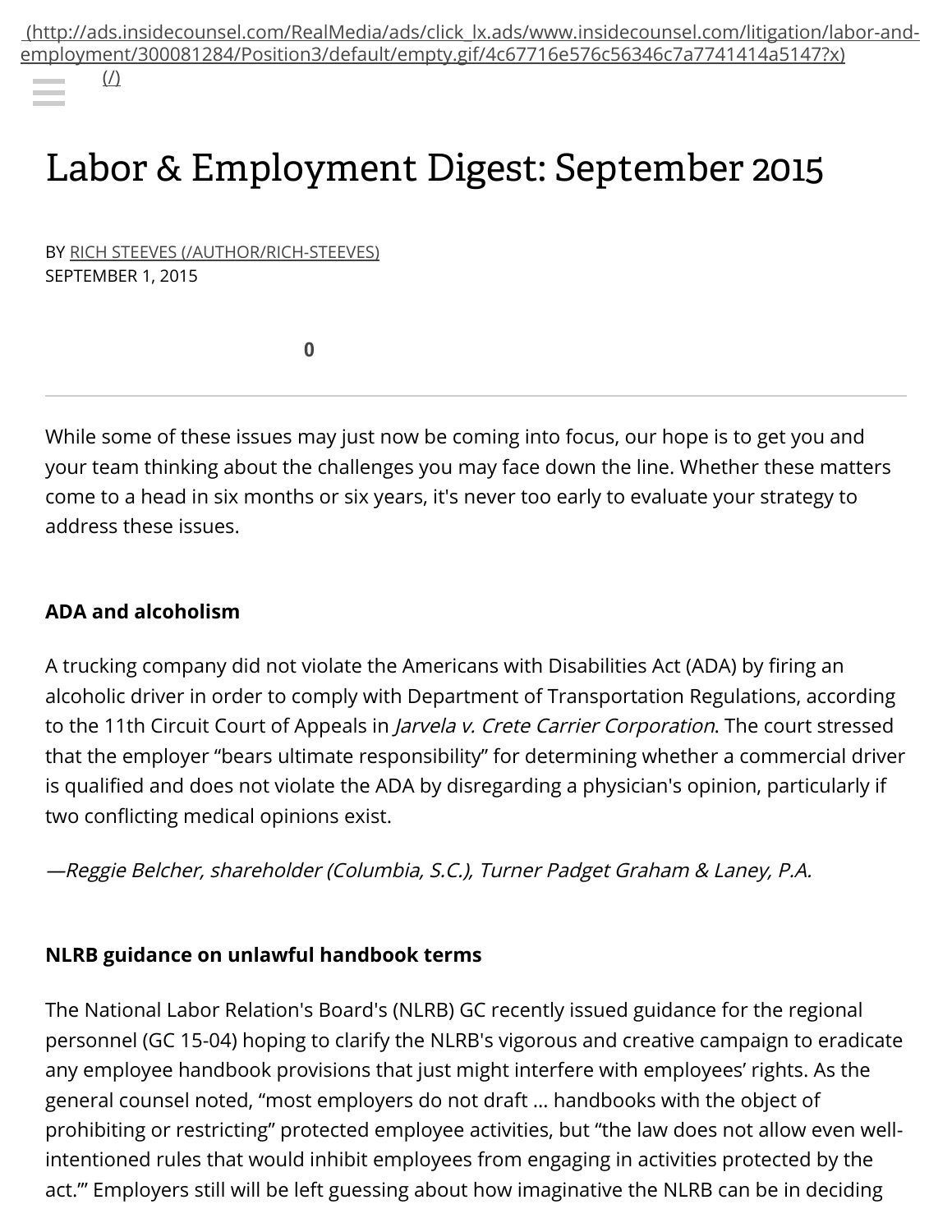what employees' "reasonably'"could construe about the hidden effects of handbook provisions, but at least this guidance offers a list of concrete examples that could be useful in reviewing present handbook terms.

#### —Keith H. McCown, partner (Boston), Morgan, Brown & Joy LLP

## Understanding the intricacies of state and local ban-the-box laws

As more cities and states continue to pass "ban the box" legislation, employers should understand the specific parameters of each law wherever they do business. "Ban the box" laws are not all identical, and they do not all prohibit employers from inquiring about a prospective employee's criminal history. Such laws typically require an employer to postpone a criminal background check until it has made a conditional offer of employment. Many statutes include exceptions for jobs involving the provision of services to minors and vulnerable adults, or for professions where the health, welfare and safety of others is a necessary prerequisite to the job. Be aware of these limitations, since many charges and administrative complaints can be dismissed because the employee or employer falls within a statutory exemption. Employers should seek the advice of counsel about what restrictions are imposed by laws in the cities and states in which they do business. This will make it easier for employers to identify where they may need to adjust their recruiting practices and how best to implement any changes.

#### —Jennifer A. Harper, partner (Washington, DC), FordHarrison LLP

# Physicians and employers, take note

"Doctors routinely write notes to employers of pregnant patients, requesting a change of job duties during the pregnancy if specific accommodations are needed due to medical issues. Unspecific notes can backfire, however, as the Equal Employment Opportunity Commission reports that nearly 70 percent of pregnancy-related cases in the past decade ended in the termination of a female employee—some due in part to these notes.

There is only one federal law that protects an employee who goes on leave for the purpose of bonding with a newborn—the Family and Medical Leave Act . It offers an employee only 12 weeks of unpaid leave during a 12-month period. If it is used to accommodate a disability during pregnancy, the employee won't have the full 12 weeks for bonding with a newborn.